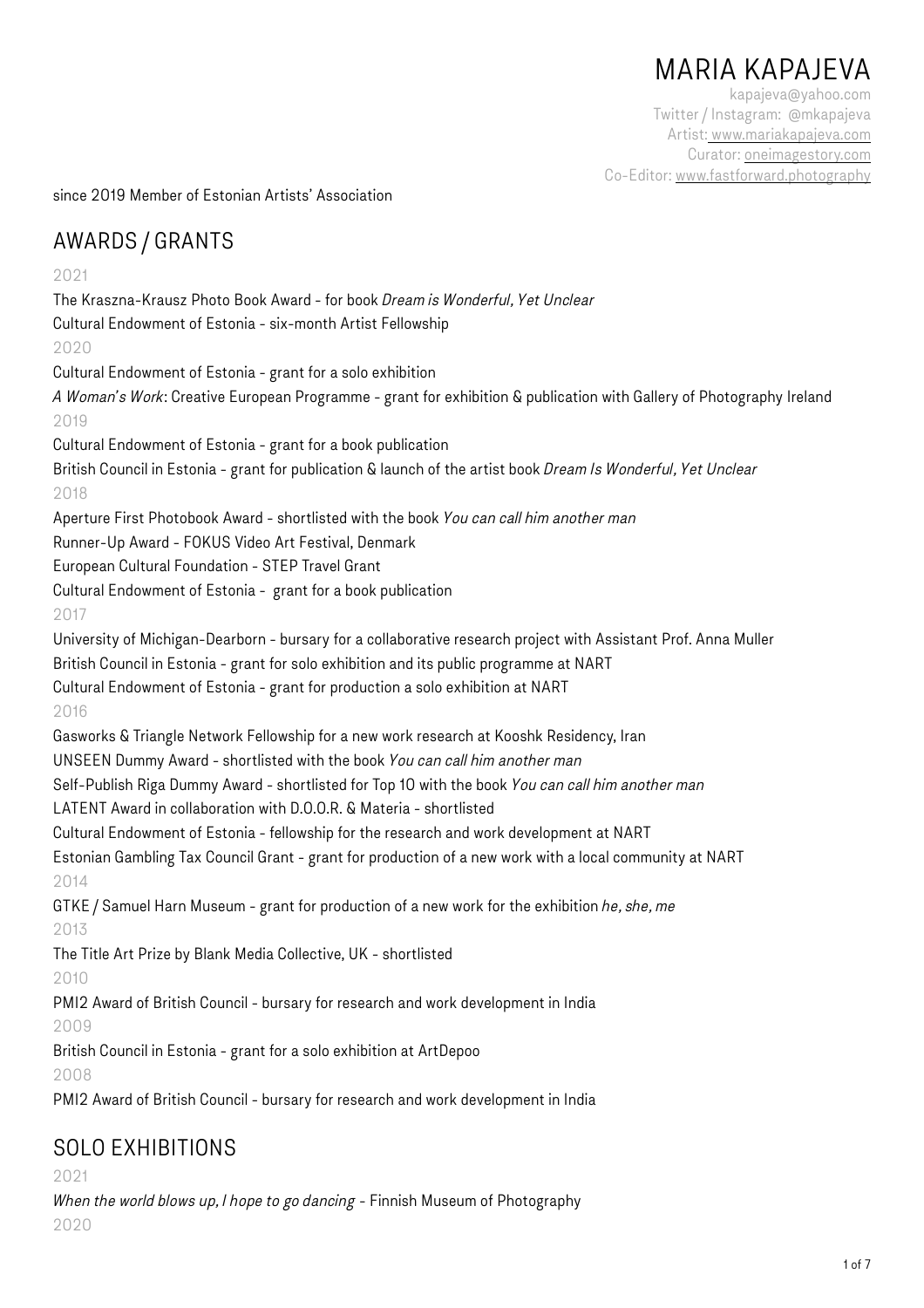When the world blows up, I hope to go dancing - Art Hall Gallery, Tallinn Estonia *Dream is Wonderful, Yet Unclear* - Sirius Art Centre, Ireland (cancelled due to covid-19) *Dream is Wonderful, Yet Unclear* - Photography Gallery Ireland (cancelled & presented online due to covid-19) *Dream is Wonderful, Yet Unclear* - Lithuanian Gallery of Photography, Lithuania 2019 *Dream is Wonderful, Yet Unclear* - Latvian Museum of Photography, Riga, Latvia *Test Shooting* - Digital Art Space, CBS, Copenhagen, Denmark 2017 *Dream is Wonderful, Yet Unclear* - Narva Art Residency, Estonia, curate by Liisa Kaljula *I just knew… She's been with me ever since* - WOAK Gallery, Bialystok, Poland *You can call him another man* - Kaunas Photography Gallery, Lithuania 2015 *Interiors* - The Auckland Photo Festival, New Zealand 2010 *Transformation* – Narva Art Gallery, Estonia 2009 *Call Me Early* – ArtDepoo Contemporary Art Gallery, Tallinn Estonia GROUP EXHIBITIONS 2021 *My problem is a woman's problem* - Fabryka Sztuki w Łodzi, Poland *(Self-)opinion* - Tartu Art Museum, Estonia 2020 *Patterns: Kreenholm textile design 1963-2005* - Estonian Museum of Applied Art and Design 2019 First Feminnale of Contemporary Art - Museum of Fine Arts, Bishkek, Kyrgyzstan *May My Voice Now* - curated by Elena Zaytseva, Pushkin House, London *Industrialised* - curated by Alex Zawadski, Blackburn Museum and Art Gallery Photobooks from Baltic States - curated by Evita Goze, Belgrade, Serbia 2018 *Field/s ONE* - Sluice HQ Art, London, UK Riga International Biennial of Contemporary Arts - curated by Katerina Gregos, Latvia *Transformations* - 44 Gallery Contemporary Photography, Bruges, Belgium *Narratives alongside Him* - curated by Gintarė Krasuckaitė, Kaunas Photography Gallery, Lithuania *To J. Alfred Prifrock* - curated by Indu Antony, Bangalore, India 2017 *Dark Rooms: Photography and beyond* - 44 Gallery Contemporary Photography and PAK, Bruges, Belgium *INTERGENFEM* - organised by Desperate Artwives, London, UK *he, she, me* - an exhibition of two with Tomek Zerek, Oloman Gallery, Detroit, USA *UNA Y OTRA (One And Another)* - curated by Rodrigo Orrantia, Espacia El Dorado, Bogotá, Colombia *Hatched* - The North Wall Gallery, Oxford, UK *The Censored Exhibition* - Copenhagen Photo Festival, Denmark Leboudoir2.0 - Arles, France

Circulation(s) on theme *Feminine* - Voies Off, Arles, France

2016

*Marry Me* - One Goa Festival, India *VISION 20/20* - Knowle West Media Centre, Bristol, UK *Between the lines: artists' books* - curated by Archipelago, London, UK & at Materia gallery, Rome, Italy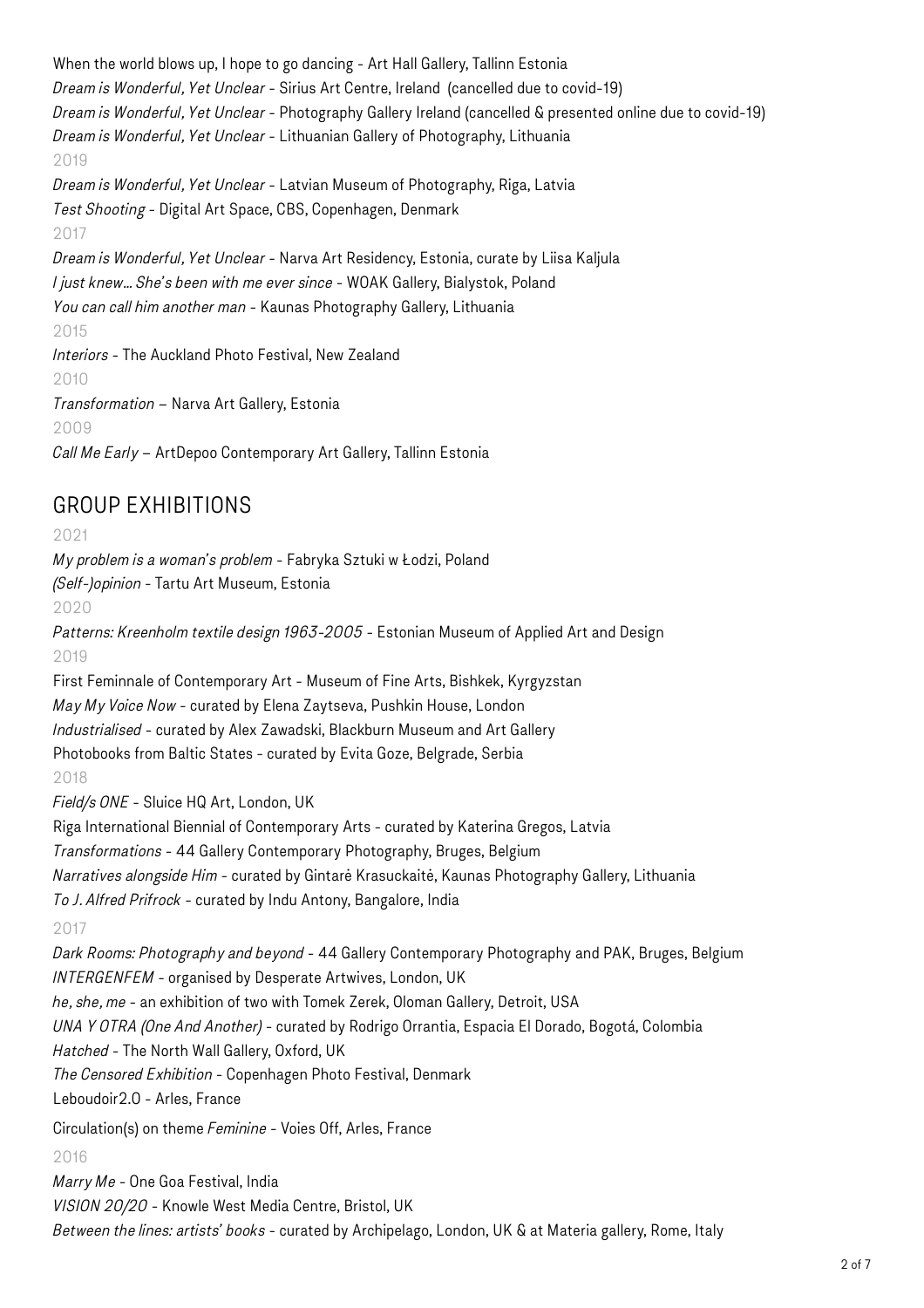*Ouvrage* - curated by Archipelago, Twenty14 Contemporary, Milan, Italy The Photobooks Exhibition - Athens Photo Festival, Greece *Home for Two Days* - curated by Chinar Shah, Home Sweet Home, Ahmedabad, India *FATHOM* Residency exhibition - Four Corners Film, London, UK 2015 *The Space Around Me* – curated by Tiiu Talviste, Tartu Art Museum, Estonia *LOOK/15: Exchange* – curated by Anna Fox, Tate Liverpool, UK 2014 *Traces:* Contemporary Baltic Photography – Budapest Centre of Architecture, Hungary Fotokunstimess – Tallinn, Estonia *Celebrating Europe* – Kaunas Photography Gallery, Lithuania *Walls* – curated by Elena Zajtseva, Pushkin House, London, UK *he, she, me* - Samuel Harn Museum, Gainsville, USA *The Interior* (PIX Quarterly 8) – Galerie Max Mueller, Mumbai, India *Family* - Guernsey Photo Festival, UK 2013 The Title Art Prize – Blank Media Collective, Manchester, UK MAPS show - Ambika P3, London, UK *Contested Frequencies: The Position of a Woman* – EBRD, London, UK 2012 United Art Fair - New Delhi, India *FAUST II* – Photomonth Festival, Budapest, Hungary *The World in London* – The Photographers' Gallery, London, UK *Joyful Archipelago* – curated by Olga Grotova, Yinka Shonibare's Project Space, London, UK *Travelling Light* - Foyer Gallery, NID, Ahmedabad, India (curator) 2011 *Sunny Side Up* – Margate Photo Festival, UK *Travelling Light* – Foyer Gallery, Farnham, UK (curator) *Home-Made / Dialects4* – Pushkin House, London, UK 2010 *Distant Closeup* – Going global 4 conference of British Council, V&A Museum, UK *Fresh Faced & Wild Eyed* - The Photographers' Gallery, London, UK 2009 New Contemporaries – Fairfields Art Centre, Basingstoke, UK *Memory and Migration* – Wall Gallery, Oldknows Studios, Nottingham, UK London Art Book Fair - with bookRoom, Whitechapel Gallery, London, UK *Itchy Scratchy* – curated by Jason Evans, Permanent Gallery, Brighton, UK *Eclectic* – Old Truman Brewery, London, UK Open Salon – The Viewfinder Photography Gallery, London, UK

### **SCREENINGS**

- 2021 ARSi Film Festival, Estonia
- 2020 VAFT: Visual Art Festival Turku, Finland
- 2020 Digital Art Space, CBS, Copenhagen, Denmark
- 2019 TEDx Abay St Women, Kazakhstan
- 2019 Critical Tourism Studies Conference VIII, Spain
- 2018 Luminocity Video Art Festival, Canada
- 2018 *Transcending species,Transcending gender, Transcending nations.* curated by Natalia Skobeeva, Deptford Cinema, UK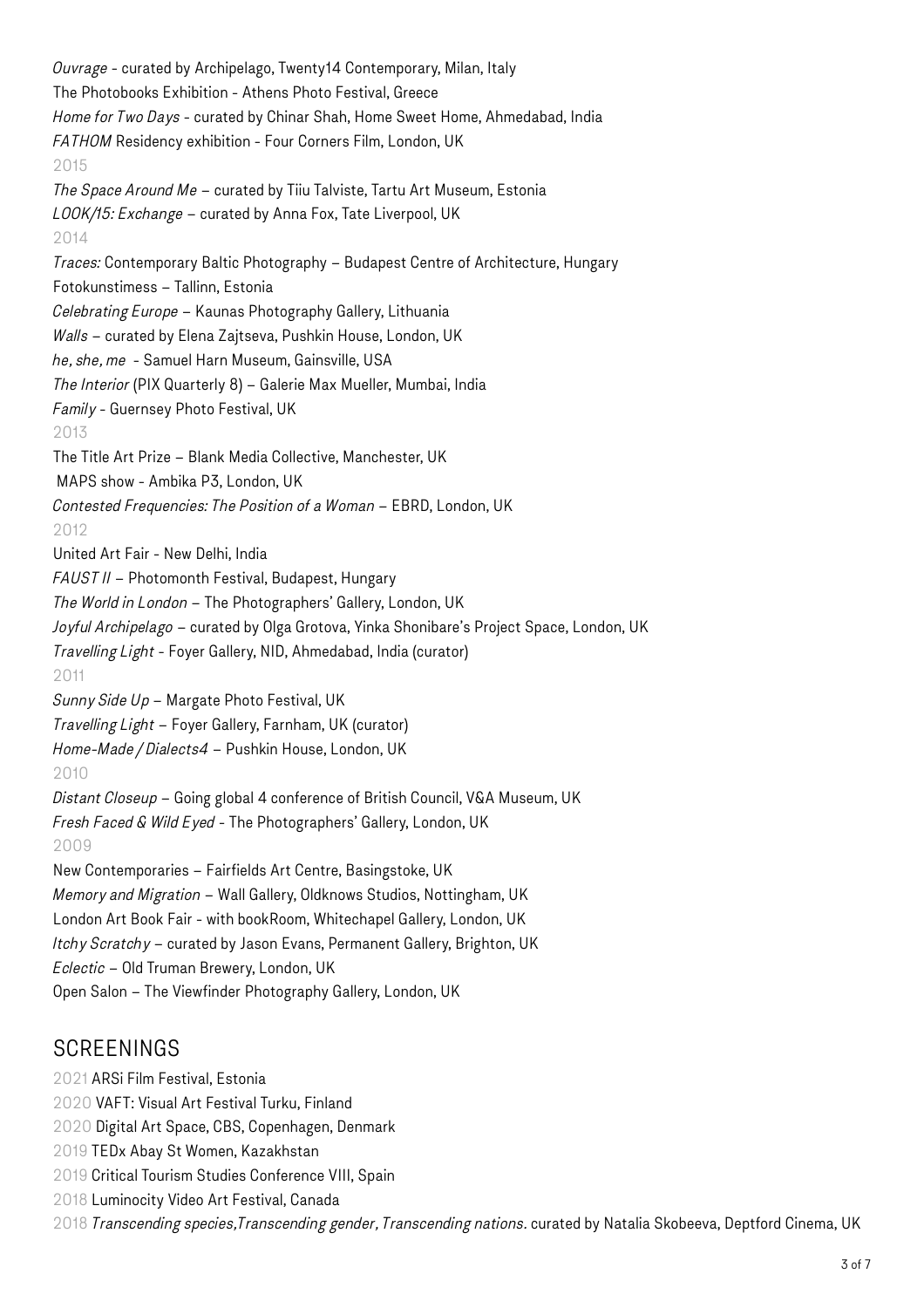2018 FOKUS Video Art Festival, Copenhagen, Denmark

- 2017 NexT Film Festival, Bucharest, Romania
- 2017 Berlin Feminist Film Week, Germany
- 2017 Moving Image at ORGAN VIDA, Zagreb, Croatia
- 2016 Bomb Factory's Second Artist Film Festival, London, UK
- 2016 OPEN'16 Moving Image at Brighton Photo Fringe, UK
- 2016 F\_Festival, Dublin, Ireland

2015 Month of Photography, Minsk, Belarus

### PUBLICATIONS

#### ARTIST BOOKS

2020 *[Dream Is Wonderful, Yet Unclear,](https://www.mildabooks.com/product/dream-is-wonderful-yet-unclear)* Milda Books

2018 *[You can call him another man](http://www.mariakapajeva.com/bookshops/)*, Kaunas Photography Gallery

#### **OTHERS**

- 2020 *[A Global History of Women Photographers](https://www.editionstextuel.com/livre/une-histoire-mondiale-des-femmes-photographes)*, Eds. Luce Lebart Marie Robert / *Une histoire mondiale des femmes photographes*, Textuel (in French. Contribution as an author of an article).
- 2020 *[Russian Artists Abroad, 1970-2010 years](https://artclassica.ru/katalog/knigi_izdatelstva__buksmart_/russkie-hudozhniki-za-rubezhom.-1970-2010-e-gody.html)*. Ed. Starodubtseva / *Русские художники за рубежом, 1970-2010-е годы.* Автор-составитель: Стародубцева, БуксМАрт (in Russian)
- 2017 *[Cosmic Shift: Russian Contemporary Art Writing](http://www.zedbooks.net/shop/book/cosmic-shift/)*, Eds. Zaytseva & Anikina, ZED Books
- 2012 *A Joyful Archipelago*, Ed. Grotova, Guest Projects / Sunbury House

### **RESIDENCIES**

- 2022 Kooshk Art Residency, Tehran, Iran
- 2020 Laznia Centre for Contemporary Art, Gdansk, Poland
- 2017 Narva Art Residency, Estonia
- 2017 Kaunas Photography Gallery, Lithuania
- 2016 Kooshk Art Residency led by Rybon Art Centre, Tehran, Iran
- 2016 Narva Art Residency, Estonia
- 2015 *FATHOM* Residency at Four Corner & Film, supported by Arts Council England, London, UK
- 2014 Bridge Guard Art Residency, Štúrovo, Slovakia
- 2012 HIAP: TOKAMAK Residency, Finland

## COMMISSIONS

- 2018 Aspex Gallery: *PONToon* project a collaborative work with a group of local women
- 2017 Open Eye Gallery: *Culture Shifts*  a community project with a group of women
- 2016 Knowle West Media Centre: *VISION 20/20* a new work for the 20th anniversary exhibition
- 2014 Harn Art Museum & University of Florida: *he, she, me* a new work for the exhibition
- 2012 The Photographers' Gallery a portrait commission for the project *The World in London*

# COLLECTIONS

Kiasma Museum of Contemporary Art Fotomuseum Winterthur Tartu Art Museum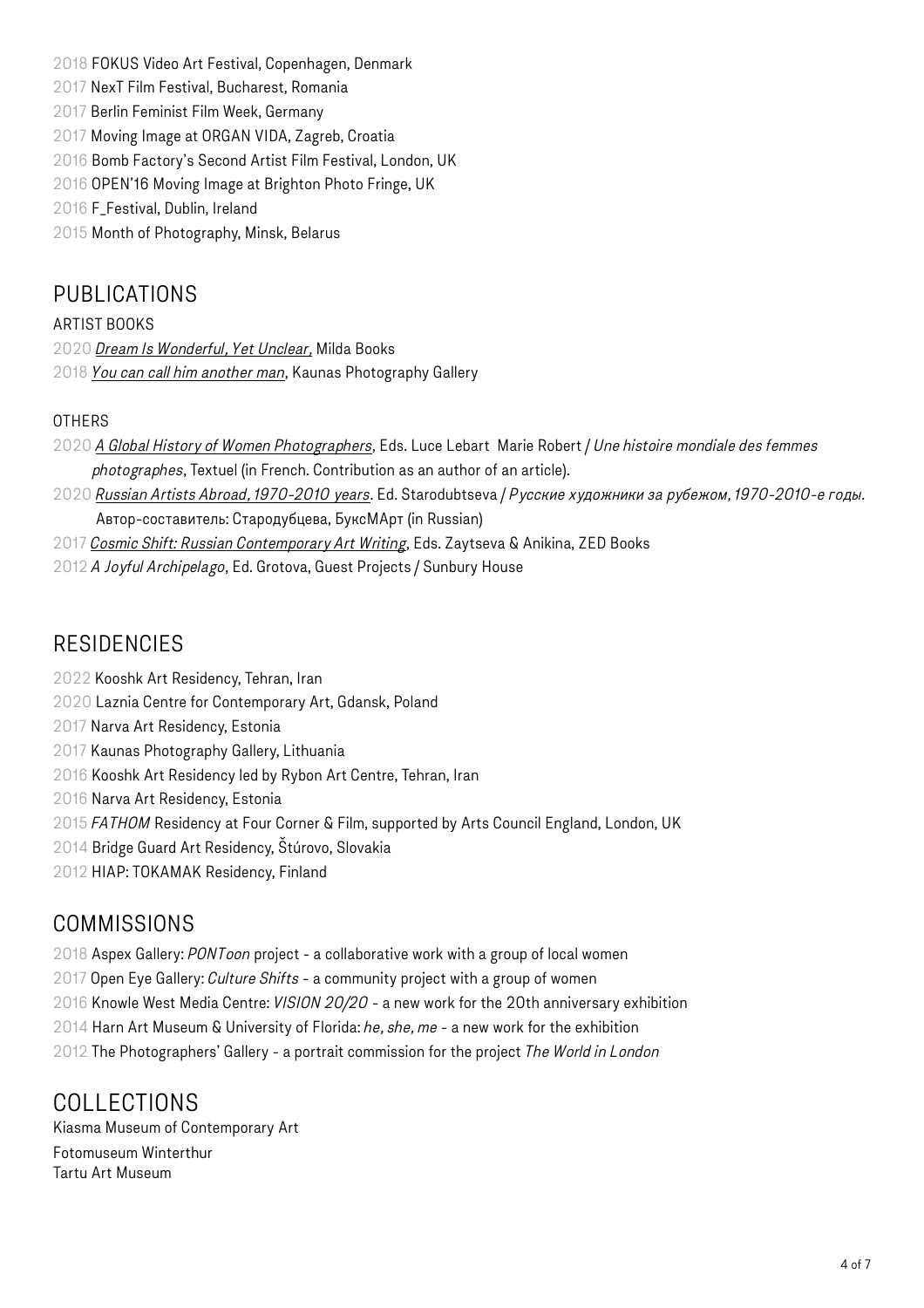# EDUCATION

2021 PhD Candidate, practice-based, Estonian Academy of Arts

2015 PGC in the Creative Arts Education University for the Creative Arts, UK

2013 MA Photographic Studies University of Westminster, UK

2009 BA (Hons) Photography University for the Creative Arts, Farnham UK

2000 BA (Hons) Economics and Business Administration University of Tartu, Estonia

# TEXTS / INTERVIEWS

#### 2021

[Photomonitor](https://photomonitor.co.uk/book/dream-is-wonderful-yet-unclear/) - a book review by Paul Boyling

[The Photographers' Gallery for The Kraszna-Krausz Book Award](https://www.youtube.com/watch?v=76a8zVkhG2g&t=4s) – online conversation with Sunil Gupta and Monica Allende [British Journal of Photography](https://www.1854.photography/2021/05/sunil-gupta-and-maria-kapajeva-are-the-joint-winners-of-the-kraszna-krausz-photobook-award/) - an article about The Kraszna-Krausz Award [Helsingin Sanomat](https://www.hs.fi/kulttuuri/art-2000007872987.html) – an article by Sini Mononen about the solo exhibition at Finnish Museum of Photography

[Arterritory](https://arterritory.com/en/visual_arts/interviews/25344-maria_kapajeva_if_a_subject_does_not_let_you_go_-_you_have_to_do) – an interview by Elnara Taidre (in English)

2020

[Arterritory](https://arterritory.com/ru/vizualnoe_iskusstvo/intervju/25315-marija_kapaeva_esli_tema_ne_otpuskaet_-_nado_delat) - an interview by Elnara Taidre (in Russian)

[Collector Daily](https://collectordaily.com/maria-kapajeva-dream-is-wonderful-yet-unclear/) - a review of the book by Blake Andrews

[Sirp](https://sirp.ee/s1-artiklid/c6-kunst/naine-kuulub-iseendale/) (Estonian cultural newspaper) - a review of the solo exhibition by Reet Varblane (in Estonian)

[Sirp](https://sirp.ee/s1-artiklid/c6-kunst/vaikese-loo-kaudu-suure-narratiivini/) (Estonian cultural newspaper) - a review of the book by Elnara Taidre (in Estonian)

[Postimees](https://leht.postimees.ee/7077931/sina-ei-pea-mitte-emaks-saama) (Estonian national newspaper) - a review of the solo exhibition by Sveta Grigorjeva (in Estonian)

[Postimees](https://leht.postimees.ee/7071350/kunst-sinu-umber-kunstnik-maria-kapajeva-emaks-saamine-on-valik-mitte-elementaarsus?_ga=2.141783483.803753982.1601201732-209971327.1581164737) (Estonian national newspaper) - an interview by Maria Arusoo and Sten Ojavee (in Estonian)

[Müürileht \(](https://www.muurileht.ee/nahtavaks-tegemise-kunst-intervjuu-maria-kapajevaga/#disqus_thread)Estonian cultural newspaper) - an interview with Annika Toots and Merilin Talumaa (in Estonian)

ERR (Estonian National Broadcasting) - a review of the solo exhibition by Grete Tiigiste (in Estonian)

Estonian Art magazine (1/2020) - an article collaboratively with Linda Kaljundi

[The Irish Times](https://www.irishtimes.com/culture/art-and-design/visual-art/a-tribute-to-working-women-launched-online-and-a-virtual-gallery-visit-1.4250242) - an article by Aidan Dunne

[GUP Magazine](http://www.gupmagazine.com/books/maria-kapajeva/maria-kapajeva-dream-is-wonderful-yet-unclear) - an article by Linda Zhengova

[FLOAT magazine](https://www.floatmagazine.us/portfolios/maria-kapajeva) - a feature of the book *Dream is Wonderful, Yet Unclear*

[YET magazine](https://yet-magazine.com/post/dream-is-wonderful-yet-unclear) - a feature of the book *Dream is Wonderful, Yet Unclear*

[Calvert Journal](https://www.calvertjournal.com/features/show/11687/soviet-estonia-textile-mill-kreenholm-sisterhood-photobook-maria-kapajeva) - an article by Liza Premiyak

[Birds in Flight magazine](https://birdinflight.com/ru/vdohnovenie/fotoproect/20200304-kapaeva-fabrika-narva.html) - an article by Lyolya Goldstein (in Russian)

[OBJEKTIV magazine](http://www.objektiv.no/realises/2020/2/4/fww2p1gxlsqve9xrhv1626iyp3ibxb): a feature of the book *Dream is Wonderful, Yet Unclear*

#### 2019

[Unknown Gallery](https://unknown.gallery/kapajeva-you-can/) - a feature of the work *You can call him another man* (in Russian)

*[Human Sites of Memory: The Story isn't Simple](https://colinpantall.blogspot.com/2019/11/human-sites-of-memory-story-isnt-simple.html)* by Colin Pantall

[FK Magazine](https://fkmagazine.lv/2019/06/29/the-fulcrum-of-the-perestroika-generation/) - a review of the solo exhibition by Santa Remere (in Latvian & English) 2018

[BJP](https://www.1854.photography/2018/12/best-of-2018-arnis-balcus-riga-photomonth/) - a feature of the book in *Best of 2018* by Arnis Balcus, Riga Photomonth

[I heart women platform:](http://iheartwomen.co.uk/mariakapajeva/) an interview by Laura Hensser

#### 2017

KUNST.EE magazine - an interview by Liisa Kaljula

Plekktrumm (The Tin Drumm) TV program on ETV2, October 2, 2017 (in Estonian & Russian)

Твой вечер (Your evening) TV program on ETV+, September 28, 2017 (in Russian)

Postimees (Estonian national newspaper) - a review of the exhibition by Marika Agu

### 2016

Brighton Photo Fringe - an interview with myself and Amak Mahmoodian

[vendure engraved 2016 \(4\)](https://issuu.com/engravedglass/docs/2016__4_) - an interview by Jez Riley French

[FK Magazine:](https://fkmagazine.lv/2016/09/22/fk-artist-maria-kapajeva/) a video interview by Arnis Balcus

[Eesti Päevaleht \(](http://epl.delfi.ee/news/kultuur/industriaalses-masinavargis-ei-ole-inimeste-lugudel-tahtsust?id=75561321)Estonian national newspaper) - an article about the exhibition (in Estonian) OSTSEE online magazine: an interview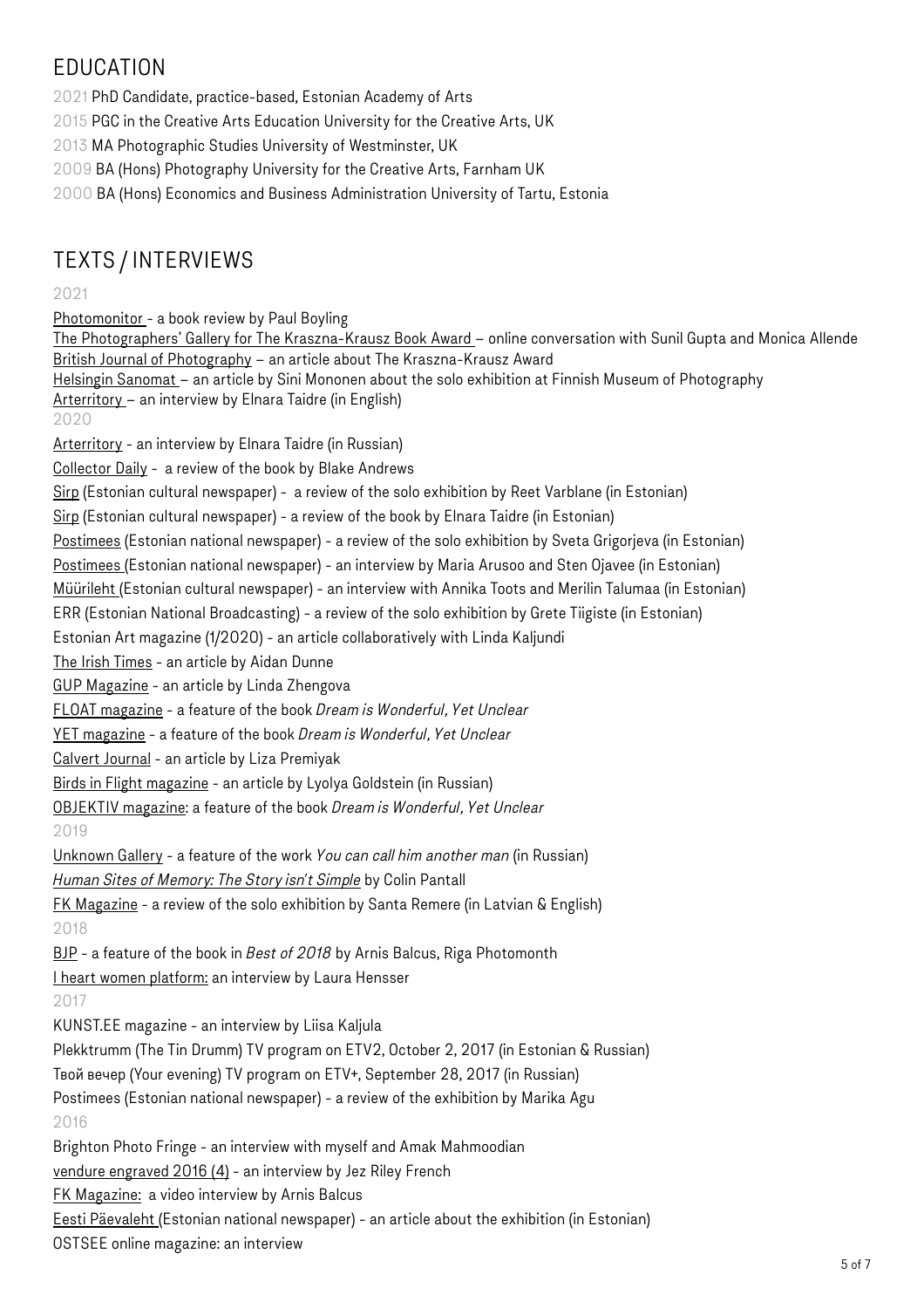[Edge of Humanity magazine.](https://edgeofhumanity.com/2016/03/20/india-7/) an article about the work Marry Me 2015 Photoworks Annual: *Women* - an interview by Anna Fox [Global Archive Photography online platform -](http://www.apple.com) an interview by Karen Knorr L'Oeil de la Photographie magazine – a a feature of a solo exhibition at Auckland Photo Festival The Daily Star (Bangladesh) – an article by Anata Yusuf on female artists participated at Chobi Mela VIII festival GUP Magazine – a feature of the series *Interiors Documenting Fashion: A Dress History* Blog / The Courtauld Institute of Art - an article by Alexis Romano 2014 [n.paradoxa journal, v.34](https://www.ktpress.co.uk/nparadoxa-volume-details.asp?volumeid=34) – an article by Joana Monbaron 2013 Photoworks magazine - an article *Photography Family Politics* by Benedict Burbridge Re-View.org online magazine - a feature of the series *A Portrait of the Artist and a Young Woman* 2012 Book *Behind The Image* by Anna Fox and Natasha Caruana - a feature of the work *One Month* 2011 *Krasivaya Zhizn* magazine (Estonian, in Russian) - an article by Svetlana Zaitseva 2010 The shots Directory by shots Magazine and YPU - a feature of a portfolio 2009 Estonian newspapers Äripäev, Postimees, Narva Newspaper - reviews of the solo exhibition at ArtDepoo 2008 Viru Prospekt (Estonian regional newspaper) - an interview by Svetlana Zaitseva (in Russian) Cheese, 27/2008 magazine - a feature of the work (in Estonian & English) 2006 Cheese, 17/2006 magazine - a feature and cover image (in Estonian & English) Avenüü magazine. 3/2006 - a feature of a fashion series 2004 *New Europe* international publication - a featured image, Poland

# TALKS / PUBLIC PRESENTATIONS

2021

Estonian Photo Museum - Artist talk

WOPHA Congress - presentation as part of a panel A World History of Women Photographers, USA Peckham24 - chairing a discussion with Etinosa Yvonne and Nina Franco, UK Narva Art Residency - TOK Curators's discussion: *On the Verge of Post-Industrial Routine* 2020 Red Zenith Collective (Poland) - online conversation

Impressions Gallery Bookfair talk - online book presentation

LCCA: Latvian Centre of Contemporary Arts - an artist talk

DocDocDoc School (Russia) - an artist talk

Conference *Tolerance and mass media in a multinational region of Estonia -* a book presentation

10x10 Photobooks #InstaSalon - a conversation with curator Maria Veits (TOK Curators)

Gallery of Photography Ireland - online conversation with Shoair Mavlian (Photoworks)

Critical Tourism Studies Conference VIII (Denmark) - a presentation of video work *Test Shooting*  2019

Arnolfini gallery: *Huts of Memory* symposium (UK) - an artist talk and discussion panel, chaired by Colin Pantall University of the Arts Helsinki (Finland) - *Prognostics lectures*: an artist talk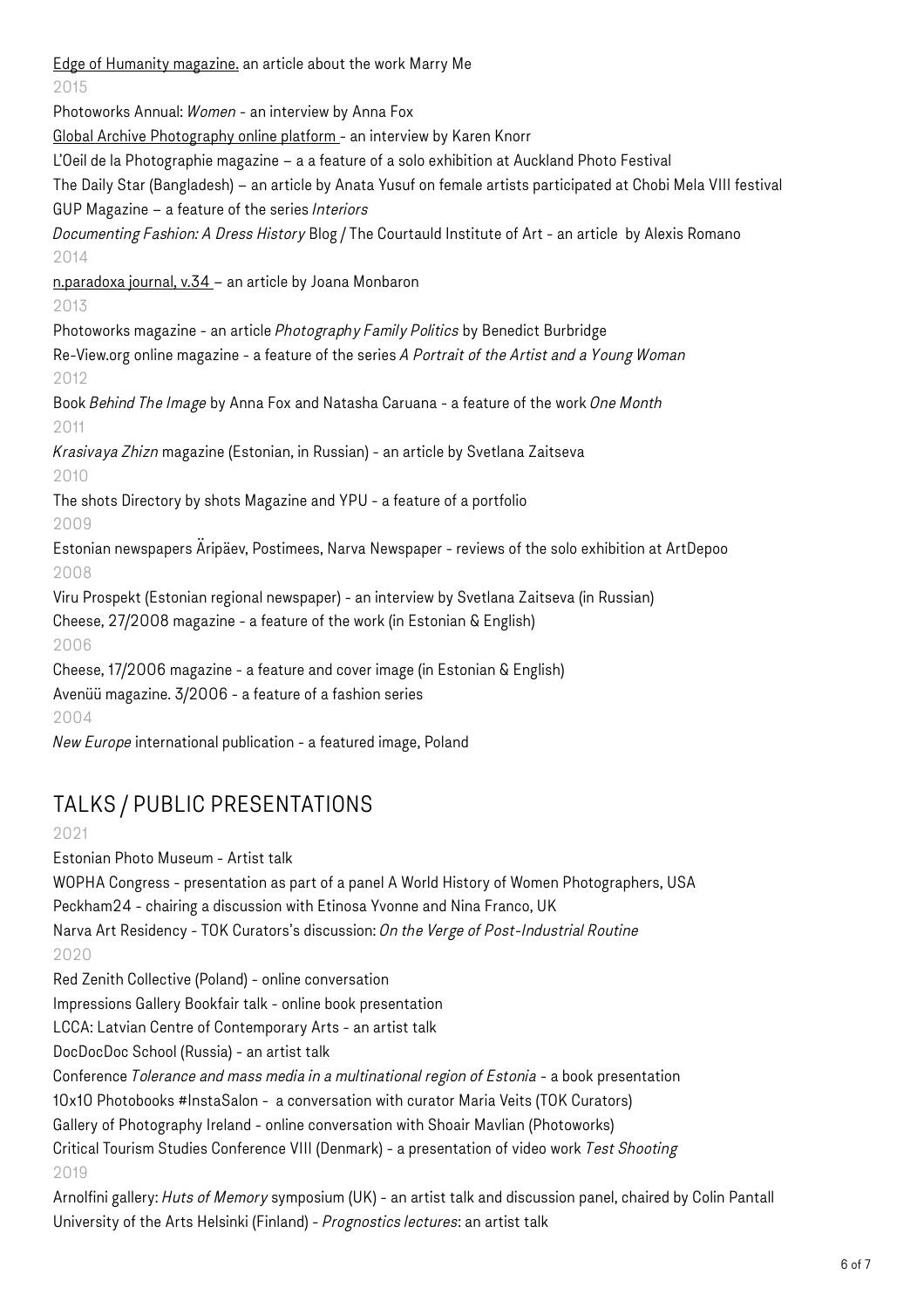University of Konstanz (Germany) - a discussion panel with writer Georgi Gospodinov Leporello (Italy) - an artist talk

CBS Digital Art Space (Denmark) - an artist talk

### 2018

Solidarity Centre in Gdansk (Poland): an international research workshop *Postindustrial Stories*  NIDA: International Photography Symposium (Lithuania) - an artist talk

KUMU Museum (Estonia): a presentation at a research seminar, organised by Tallinn University

European University (St.Petersburg, Russia): a conference *After Post-photography* - an artist talk and discussion panel One School Goa (India) - an artist talk

#### 2017

Calvert22 Foundation (UK) - a discussion panel *A Feminist Perspective on Dmitri Prigov's Manifesto*

Lithuanian Association of Photography - a discussion panel *Photo books "off centres" and positions of female photo books publishing by ORGAN VIDA Festival*

Fast Forward: Women in Photography: a research workshop at Dillon+Lee Gallery (USA) - an artist presentation 2016

Knowle West Media Centre (UK) - a discussion panel *Photography: artist, activist and innovator?,* organised by FOTONOW Four Corners Film (UK): Photoforum - an artist talk

Ryciclart (Belgium) - an artist talk

Plymouth College of Art: an artist talk at 3rd Annual Visual Culture symposium

### 2015

Four Corners & Film (UK): an artist presentation at FATHOM symposium at CASS

St.Petersburg State Institute of Culture & Arts (Russia) - a paper presenration at *After Post-Photography* conference Fotodepartament (Russia) - an artist talk

### 2014

University of Tartu Narva College (Estonia) - a presentation with scholar Karol Vanamölder at the conference *Narrated towns*  2013

Red Gallery (UK) - a discussion panel *The Archive and Fiction, c*haired by Federica Chiocchetti The Photographers' Gallery - an artist presentation *My Favourite Photo* 2012

National Institute of Design - a paper presentation at CHHAYA International Photography conference

# TEACHING

since 2015 Higher Education Academy Fellow, UK

2020-2021 Visiting Lecturer - Estonian Academy of Arts, Estonia

2012-2021 Associate Lecturer in Photography (MFA&BA) – University for the Creative Arts (UCA), Farnham, UK

2021 Mentor for emerging artists - UZF: Office for Photography, Croatia

2018-2019 Tutor for the emerging artists for [PARALLEL Platform](http://parallelplatform.org)

2016 Lecturer in BA Photography – Barking and Dagenham College, London, UK

2014 Lecturer in BA Photography – Canterbury Christ Church University, Broadstairs, UK

2014 Photography Tutor – The Open College of the Arts, UK

2012 Photography Tutor – Farnham Adult Learning Centre, UK

2009-2012 Graduate Teaching Assistant - University for the Creative Arts, Farnham UK

2011 Event Curator for a zine workshop with young people – Brighton Photo Fringe Open'11

2011-2012 Photography Tutor – non-profit school Zoom In Photography, London UK

2008 Photographer in Residence - the Sixth Form Farnborough College, UK

### VISITING LECTURER:

2021 University of Sunderland, UK 2021 University of Westminster, UK